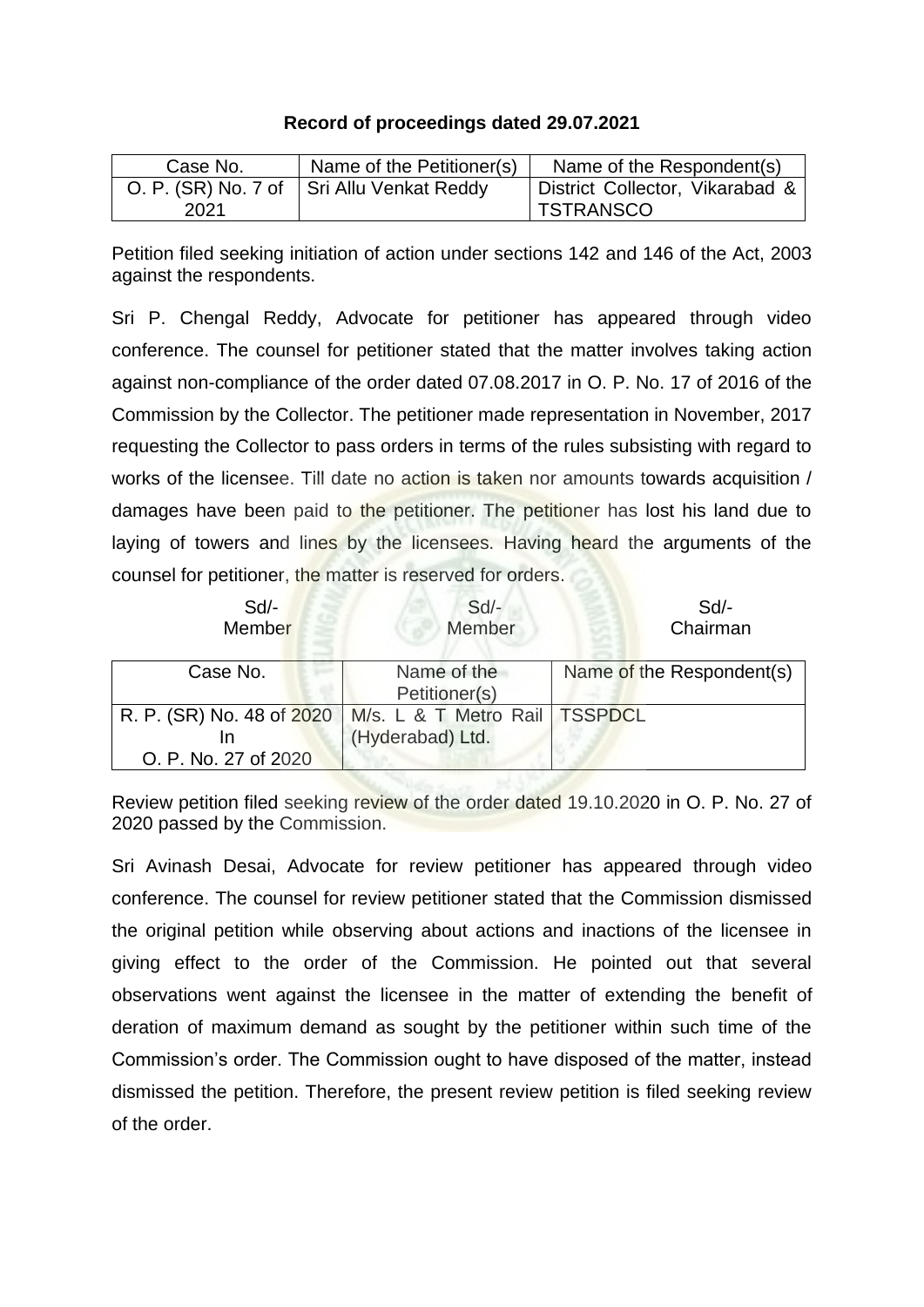Having heard the arguments of the counsel for review petitioner, the matter is reserved for orders.

| Sd<br>Member        | $Sd$ -<br>Member                | Sd<br>Chairman            |  |
|---------------------|---------------------------------|---------------------------|--|
| Case No.            | Name of the Petitioner(s)       | Name of the Respondent(s) |  |
| O. P. No. 9 of 2021 | M/s. Madhucon Sugar<br>&        | <b>TSNPDCL</b>            |  |
|                     | <b>Power Industries Limited</b> |                           |  |

Petition filed Seeking determination of the tariff and fixed cost in respect of 24.2 MW bagasse based cogeneration project.

Sri Challa Gunaranjan, Advocate for the petitioner and Sri Mohammad Bande Ali, Law Attachee for respondent have appeared through video conference. The counsel for petitioner stated that the matter involves determination of tariff for the cogeneration project. The project was originally established in the year 2008 and the petitioner has been undertaking sale of energy to the DISCOMs under short term sale.

The counsel for petitioner stated that the petitioner's project is a renewable source of energy and it will aid the DISCOMs in complying with the renewable power purchase obligation as mandated in the Act, 2003, National Electricity Policy and National Tariff Policy. He has referred to various provisions applicable in Act, 2003, the NEP and NTP. He referred to the RPPO trajectory fixed by the Commission as well as the Government of India. He pointed out that there is a vast difference in the non-solar trajectory of RPPO. The Commission had fixed only the minimum percentage of RPPO at 0.9% of total sales of DISCOMs, however, they can procure higher quantum of power under non-solar as there is no restriction in the Commission's trajectory. It will also aid the DISCOMs to comply with the trajectory fixed by the Government of India. The Government of India fixed 10.75% towards non-solar power. Therefore, the DISCOMs should procure power under renewable sources from the petitioner and others.

The counsel for petitioner stated that the tariff now sought in this petition has been elaborately explained. Further, the counsel for petitioner identified certain parameters with regard to determination of tariff based on CERC Regulation. He has referred to the capital cost, debt equity ratio, interest on working capital and O and M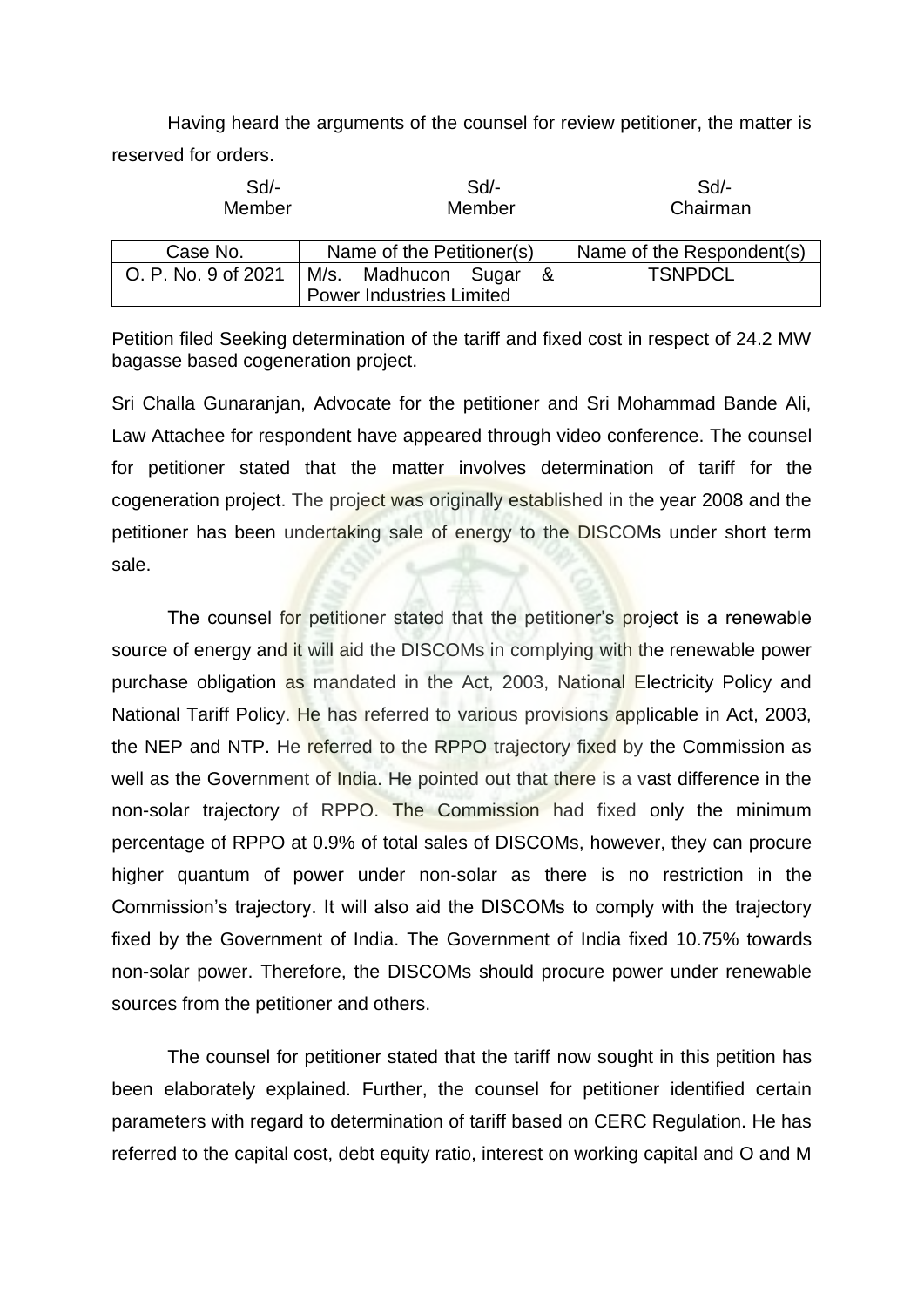expenses. He stated that all the other parameters are taken from the order of the Commission only.

The counsel for petitioner stated that the tariff parameters to be considered were determined from time to time by the then combined Commission and this Commission also. This project being of the year 2008, the parameters mentioned in the order of the year 2004-09 have to be considered. The petitioner has submitted the parameters in terms of the CERC Regulation as well as the combined APERC orders. The petitioner's project is in the 14<sup>th</sup> year of operation. The combined APERC had determined tariff for 11<sup>th</sup> to 20<sup>th</sup> year of operation by its order in O. P. No. 8 of 2014 dated 23.08.2014, which has been adopted by this Commission. This Commission also passed orders in the year 2018 fixing tariff for the control period FY 2018-20. The counsel for petitioner pointed out the variations that need to be considered, which are at a difference to generic parameters in the case of the petitioner.

The counsel for petitioner adverted to the contentions of the respondent that the tariff cannot be determined unless there is an agreement between them and rebutted it by explaining the provisions of sections 62, 86  $(1)$  (a) and (b) of the Act, 2003. It is his case that variable cost is being determined by the Commission, this petition is limited to determination of fixed cost only. He also stated that the petitioner is a cogeneration project and the respondents have sent a letter stating that they are willing to enter into an agreement provided the entire capacity is sold to them, which is uncalled for as it is a captive cogeneration plant. He sought determination of tariff so as to enable the parties to enter into an agreement for sale of energy by the petitioner to the respondents.

The representative of the respondent stated that the petitioner had been supplying power to the DISCOMs all these years through the short term procurement process and never came forward to sign the PPA. Had the petitioner approached the DISCOM at the relevant time, the petitioner's case would have been considered. He opposed the contention that the DISCOMs are not required to enter into an agreement before the tariff is determined by the Commission by explaining the provisions of the Act, 2003. It is his case that the DISCOM is willing to enter into an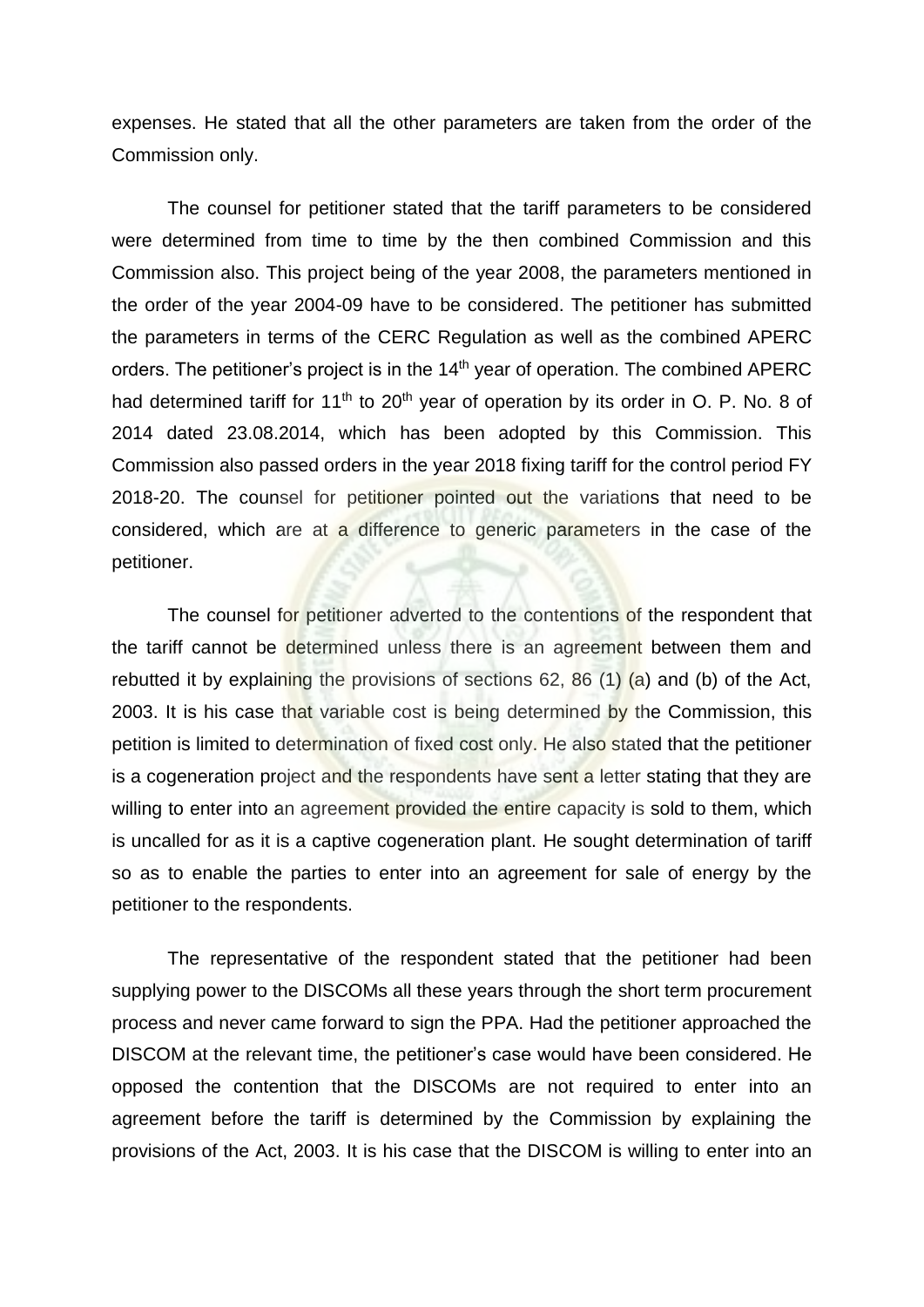agreement and procure the power provided the petitioner is agreeable to sell the entire capacity of the unit.

| Having heard the arguments of the parties, the matter is reserved for orders. |                           |                                  |  |  |  |
|-------------------------------------------------------------------------------|---------------------------|----------------------------------|--|--|--|
| Sd                                                                            | $Sd$ -                    | $Sd$ -                           |  |  |  |
| Member                                                                        | Member                    | Chairman                         |  |  |  |
|                                                                               |                           |                                  |  |  |  |
| Case No.                                                                      | Name of the Petitioner(s) | Name of the Respondent(s)        |  |  |  |
| O. P. No. 2 of 2021                                                           | <b>Indian Railways</b>    | <b>TSTRANSCO &amp; TSDISCOMs</b> |  |  |  |

Petition filed seeking declaration as deemed distribution licensee in the State of Telangana and grant of consequential reliefs.

Sri Pulkit Agarwal, Advocate for the petitioner and Sri Mohammad Bande Ali, Law Attachee for respondents have appeared through video conference. The counsel for petitioner stated that the petition is filed for declaration of Indian Railways as deemed distribution licensee in the State of Telangana and also allow open access. He stated that the railways is governed by the Railways Act, 1989. It is a deemed licensee pursuant to the provisions of the Act, 2003. He has explained the provisions of licence in the Act, 2003 and exemptions given under the Act, 2003 in sections 173 and 174. He has referred to orders passed by the Central Electricity Regulatory Commission and the Hon'ble Appellate Tribunal for Electricity in support of the case for deemed distribution and open access. He also referred to the judgment of the Hon'ble Supreme Court in the matter of Northern Railways against U. P. Power Corporation, wherein an analysis of the Railways Act has been made. The Hon'ble ATE held that the railways is entitled to as deemed licensee status as also open access while considering the order passed by the Maharashtra Electricity Regulatory Commission.

The counsel for petitioner stated that they have been making request for open access since 2016. After dodging the issue for quite some time, the licensee has required them to install ABT compliant meters for allowing open access. Thereafter, the DISCOMs have informed that the railways are liable to pay the wheeling charges and cross subsidy surcharge. When it was pointed out by the railways that it is not liable to pay the same, it was informed that they are treating railways as an ordinary consumer. It is his case that railways is not liable to pay wheeling charges and cross subsidy surcharge as the power is not being drawn at 33 KV but it is availed at 132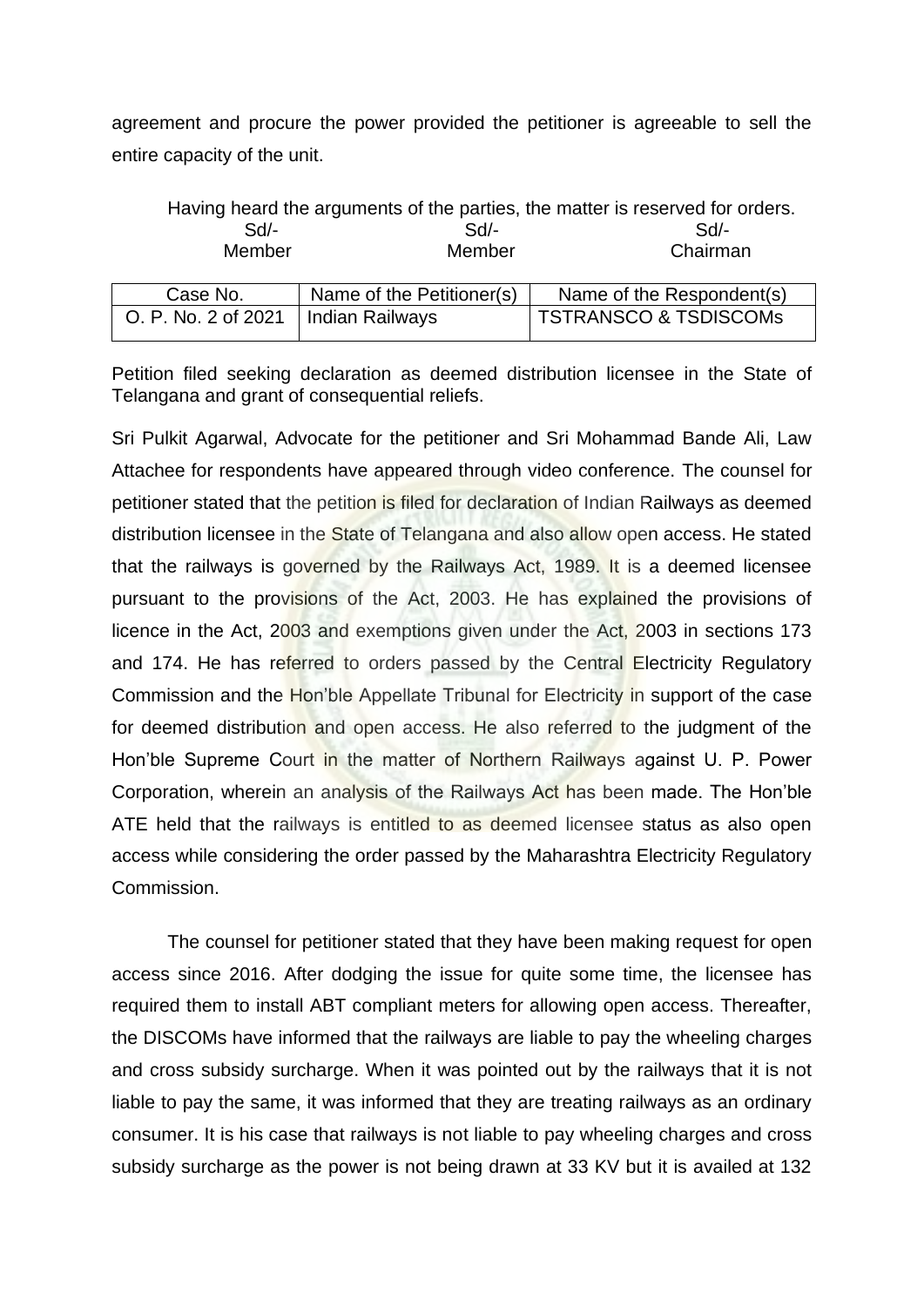KV. The relevant provision for this purpose is section 39 and not section 42 of the Act, 2003. Section 39 of the Act, 2003 involves non-discriminatory open access in transmission and as such, they are liable to pay transmission charge only, such drawl does not attract cross subsidy surcharge levied under section 42 of the Act, 2003.

Therefore, the counsel for petitioner sought declaration of the railways as deemed licensee and to allow open access. The representative of the respondents sought time to make submissions in this matter. He also requested that all the orders and judgments referred by the petitioner be made available to the respondents for arguing the matter.

In view of the request made by the representative of the respondents, the matter is adjourned.

|                     | Call on 25 .08.2021 at 11.30 A.M.                       |                                |
|---------------------|---------------------------------------------------------|--------------------------------|
| $Sd$ -<br>Member    | $Sd$ -<br>Member                                        | $Sd$ -<br>Chairman             |
| Case No.            | Name of the Petitioner(s)                               | Name of the Respondent(s)      |
| O. P. No. 2 of 2020 | M/s. Tejas India Solar<br><b>Energy Private Limited</b> | <b>TSSPDCL &amp; TSTRANSCO</b> |

Petition filed seeking directions to the respondents to synchronize the plant and consequently grant long term open access permission.

Sri P. Vikram, Advocate for petitioner and Sri Mohammad Bande Ali, Law Attachee for respondents have appeared through video conference. The counsel for the petitioner stated that the petitioner is seeking synchronization of the project. There was delay in completing the project and as such, the DISCOM encashed the performance bank guarantee. The petitioner was informed by the banker about the encashment of bank guarantee. The project had been established pursuant to the policy of the Government of Telangana on solar generation. The plant was ready since 2019, even now, though request had been made for synchronization, no action is initiated by the DISCOM. On the other hand, the representative of the respondent stated that the project was not completed in time, hence the bank guarantee has been encashed. The petitioner also did not make an application to the licensee for synchronization of the project after its completion. However, the counsel for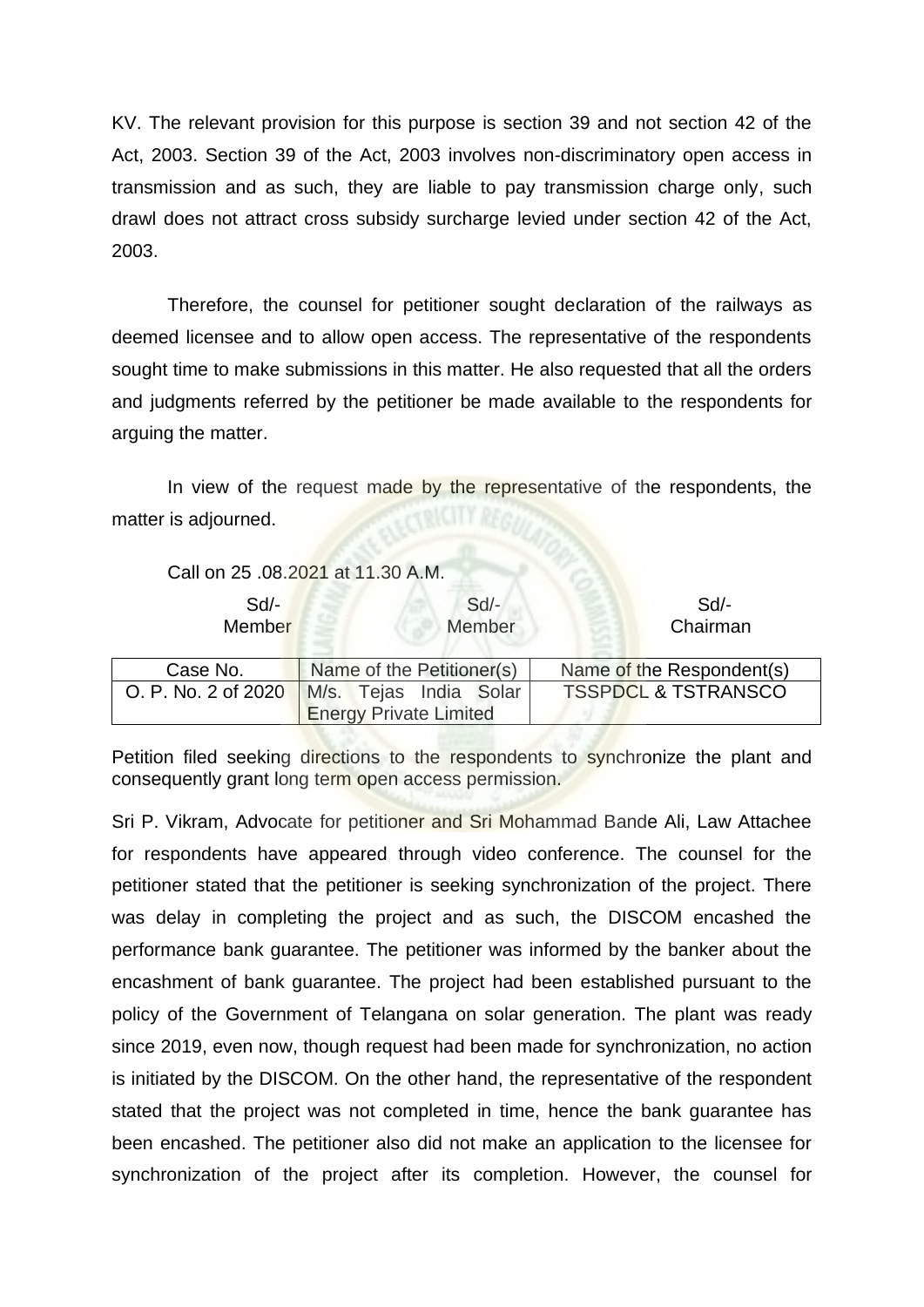petitioner stated that the request had been made to the licensee for synchronization of the project, soon after the petitioner was ready for generation of power from the plant.

Having heard the arguments of the parties, the matter is reserved for orders.

| Sd<br>Member                                                                | Sd<br>Member                    | $Sd$ -<br>Chairman                                                                    |
|-----------------------------------------------------------------------------|---------------------------------|---------------------------------------------------------------------------------------|
| Case No.                                                                    | Name of the<br>Petitioner(s)    | Name of the Respondent(s)                                                             |
| R. P. (SR) No. 4 of 2019<br>O. P. No. 8 of 2017<br>8<br>I. A. No. 8 of 2021 | M/s. Shree<br>Cement<br>Limited | TSSPDCL & Vedanta Limited<br>Sesa<br>(Previously known as<br><b>Sterlite Limited)</b> |

Review petition filed seeking review of the order dated 01.11.2018 passed in O. P. No. 8 of 2017.

I. A. filed seeking amendment in the prayer of the review petition.

Sri P. Vikram, Advocate for the review petitioner, Sri D. N. Sarma, OSD (Legal & Commercial) alongwith Sri Mohammad Bande Ali, Law Attachee for respondent No. 1 and Sri Hemanth Singh, Advocate for respondent No. 2 have appeared through video conference. The counsel for the petitioner stated that the arguments in the matter were already completed on the earlier date of hearing. The only aspect that is remaining is with regard to allowing the application for amendment of the prayer. He stated that there was a typographical error while seeking review of the order of the Commission. Therefore, this application is filed to correct the said typographical error. He sought to rely on the judgment referred by the respondents with regard to amendment of the pleadings and stated that the same is in favour of the review petitioner for the purpose of this amendment. The representative of the respondent No. 1 stated that the submissions have already been made in the review petition and the Commission may consider refusing the review petition, as there is no error in the order of the Commission. The counsel for petitioner stated that the review petition is intended solely to correct the finding in respect of the relief No. 1 in the main petition by applying the principle as decided in respect of the relief No. 2 in the main petition.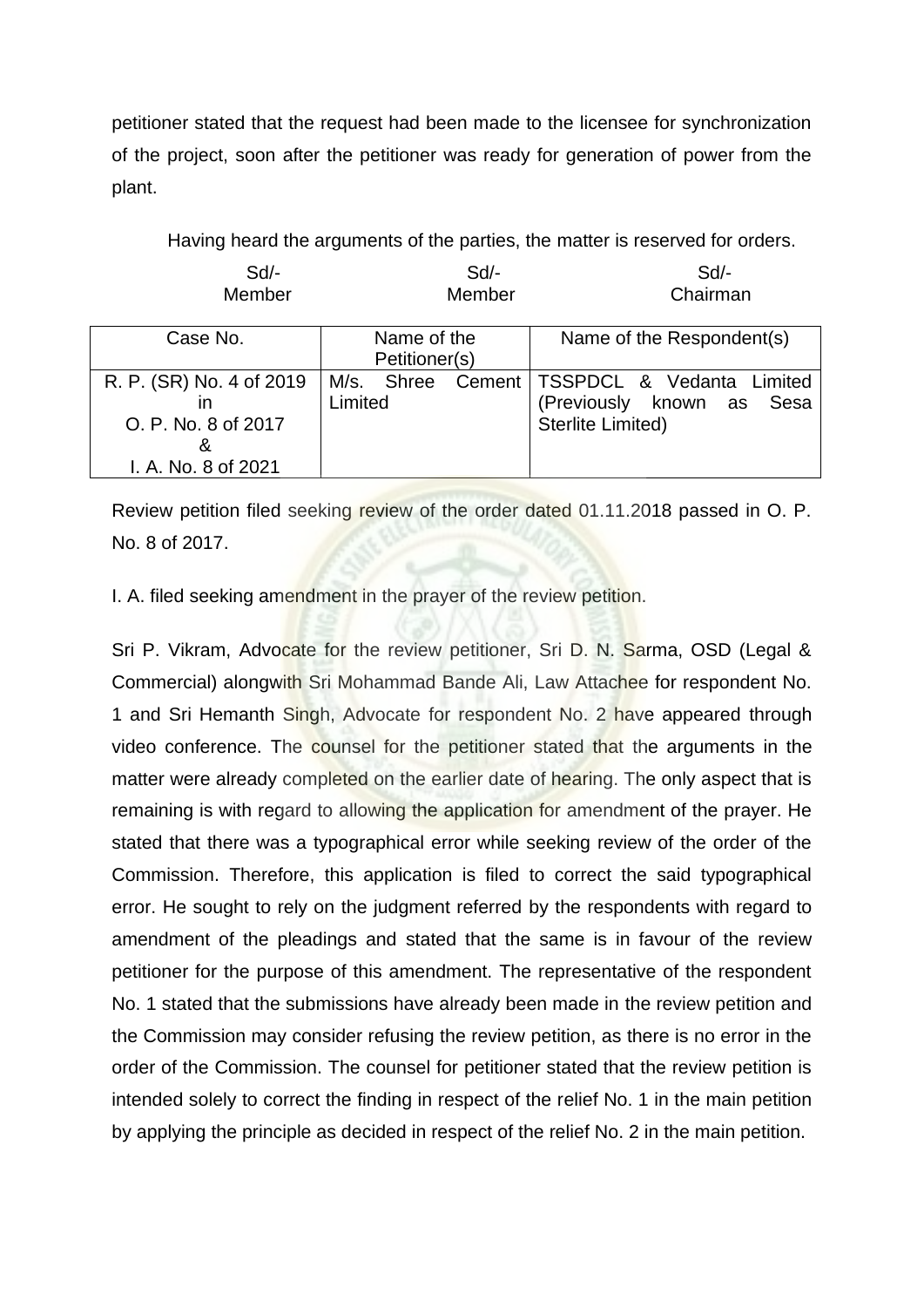Having heard the arguments of the parties, the matter is reserved for orders.

| $Sd$ -<br>Member    | Sd<br>Member                 | Sd<br>Chairman                              |
|---------------------|------------------------------|---------------------------------------------|
| Case No.            | Name of the Petitioner(s)    | Name of the Respondent(s)                   |
| O. P. No. 7 of 2019 |                              | M/s. Prathmesh Solar TSTRANSCO, M/s. Mytrah |
|                     | <b>Farms Private Limited</b> | Agriya Power Private Limited,               |
|                     |                              | CGM (Comml & RAC)                           |
|                     |                              | <b>TSSPDCL</b>                              |

Petition filed questioning the action of the TSTRANSCO in allowing another project to utilize the facilities developed by the petitioner contrary to the regulations.

Smt. Swapna Seshadri, Advocate for the petitioner, Sri Y. Rama Rao, Advocate for respondent No. 1, Sri. Avinash Desai, Advocate for respondent No. 2 and Sri Mohammad Bande Ali, Law Attachee for respondent No. 3 have appeared through video conference. The counsel for the petitioner stated that the submissions on the part of the petitioner have been concluded on the earlier date of hearing.

The counsel for the respondent No. 1 stated that the matter does not attract the jurisdiction of the Commission, as it is a dispute between two generators. Section 86 (1) (f) of the Act, 2003 is not intended for resolution of disputes between the generators. Insofar as transmission lines are concerned, the same are owned and maintained by the transmission licensee, ones they have been constructed and handed over to the transmission licensee. It is the duty and right of the transmission licensee to use the available towers and lines according to the requirement and neither of the parties have any authority over the transmission towers and line.

The counsel for respondent No. 2 stated that the said respondent had requested respondent No. 1 to make available the transmission towers and line to an extent of four towers as it is facing land availability and right of way issues. In pursuance of the above said request, the transmission licensee required the respondent No. 2 to have an agreement with the other generator, who had established the said line for sharing purpose and thereafter, it will consider further action in favour of the respondent No. 2. Accordingly, it entered into an arrangement with the petitioner for utilization of four towers for stringing the line of the respondent No. 2 to that extent. Thereafter, the plant for synchronization to the grid was undertaken.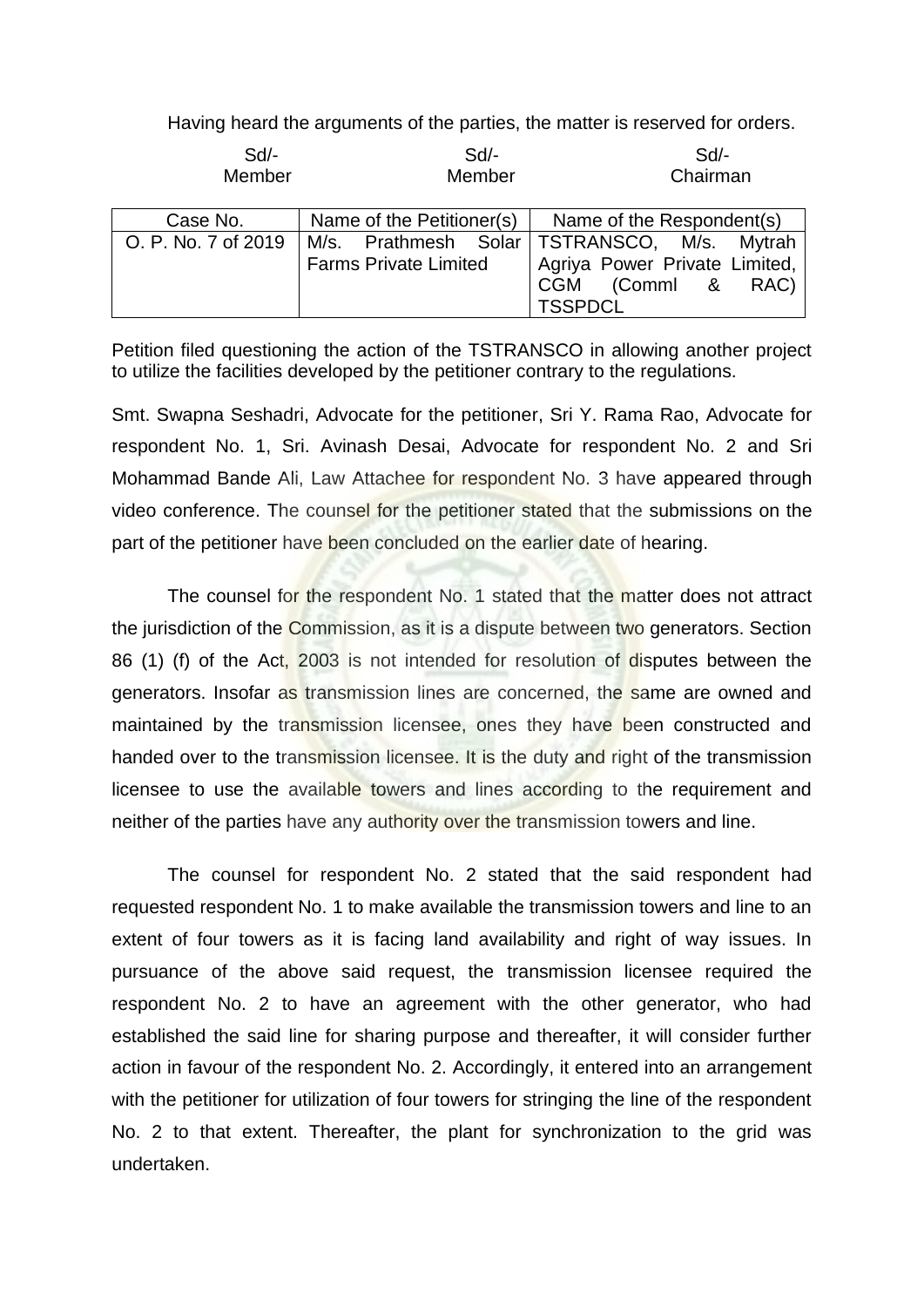The case of the counsel for respondent No. 2 is that the respondent No. 2 separately applied for establishment of transmission line by stringing another line on the existing towers laid by the petitioner. Having permitted the respondent No. 2 to lay additional line upto four towers by the petitioner, it cannot now allege that action be taken against the respondent for using the entire stretch of the line. The claim that there are damages also does not arise. The counsel for the respondent No. 2 relying on various documents filed by the petitioner and respondent No. 2, stated that no relief can be granted to the petitioner in the matter as the damages alleged have not been quantified, violation of safety norms alleged has not been shown specifically shown with reference to any rule or regulation and there is no action required for alleged violation of the respondent No. 1 in allowing the respondent No. 2 to lay the line contrary to and without following safety standards as notified by the Commission.

The counsel for petitioner stated that the petition is maintainable as has been held by the Hon'ble Supreme Court in M/s. Gujarat Urja Vikas Nigam Limited Vs. ESSAR Power Limited reported in 2008 (4) SCC 755. It is the case of the counsel for petitioner that the dispute squarely falls within the jurisdiction of the Commission as it is between two generators and the licensee. In the above said judgment, the Hon'ble Supreme Court interpreted the word 'and' appearing in section 86 (1) (f) of the Act, 2003 to mean either 'and' or 'or' and it can be used vice versa. In this case, the petitioner and respondent No. 2 are generators and the respondent No. 1 is the licensee. It is also her case that transmission licensee itself upon the request of the respondent No. 2 had required them to sign an agreement for extending permission. Thus, the action of the transmission licensee is also violative of the statutory rules and regulations. It has been alleged that despite informing the licensee about the stringing of the line without taking a load shedding, the transmission licensee did not bother to take safety measures and endangered the life and property of the people working around there.

The counsel for respondent No. 2 stated that there is no specific pleading about safety and damages as also the correspondence made by the respondent No. 2 with respondent No. 1 including the plan submitted for execution of work for transmission line. The counsel for petitioner would urge that since the line has been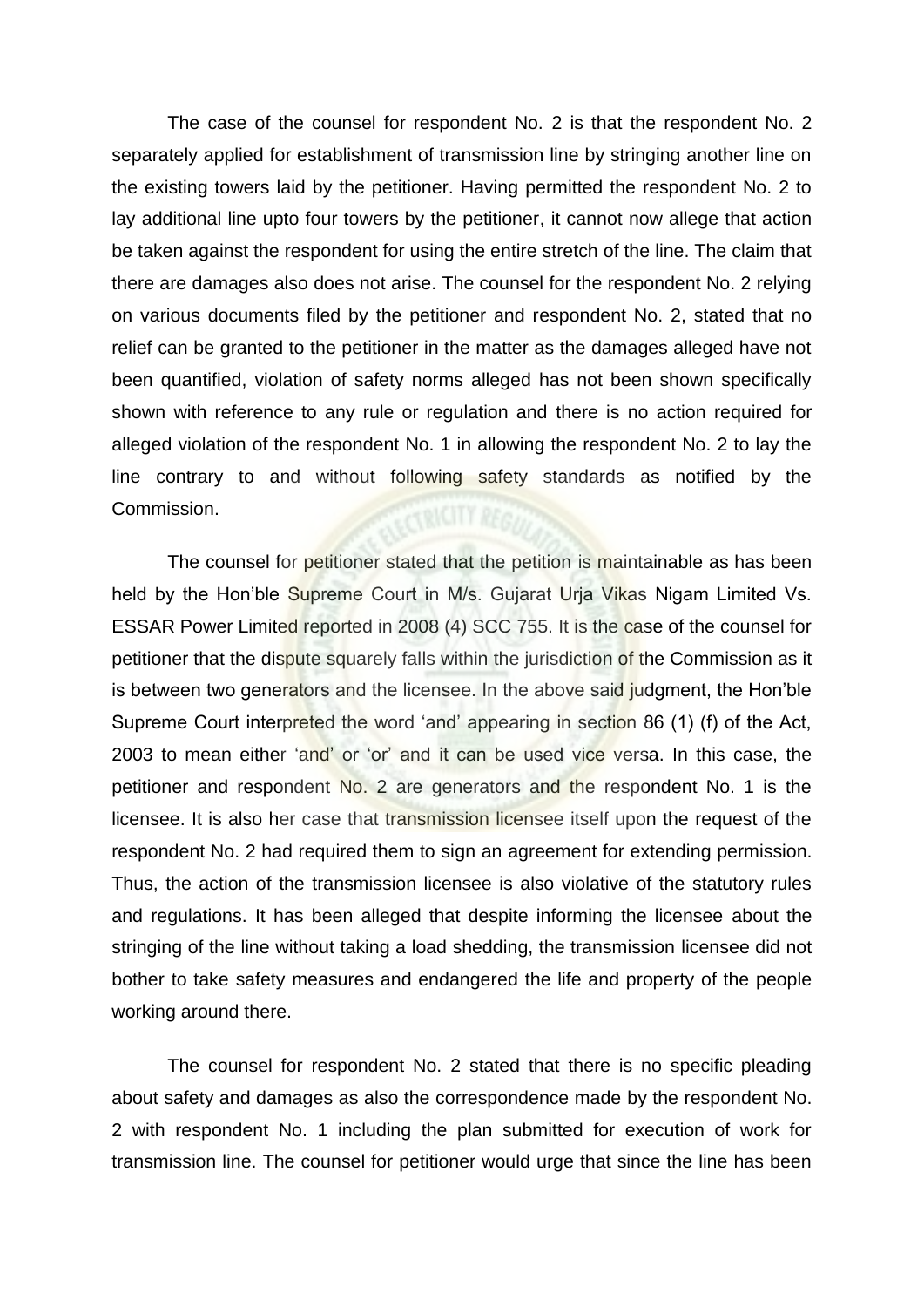executed by the petitioner appropriate relief may be granted as sought for in view of the material available on record.

|               | Having heard the arguments of the parties, the matter is reserved for orders. |          |
|---------------|-------------------------------------------------------------------------------|----------|
| Sd/-          | $Sd/-$                                                                        | $Sd$ -   |
| <b>Member</b> | Member                                                                        | Chairman |

| Case No.            | Name of the Petitioner(s) |           |            | Name of the Respondent(s) |
|---------------------|---------------------------|-----------|------------|---------------------------|
| O. P. No. 8 of 2021 | M/s.                      | Singareni | Collieries | <b>TSDISCOMS</b>          |
|                     | Company Limited           |           |            |                           |

Petition filed seeking resolution of disputes regarding billing u/s. 86 (1) (f) of the Act, 2003.

Sri. P. Siva Rao, counsel for petitioner and Sri. D. N. Sarma, OSD (Legal and Commercial) along with Sri. Mohammad Bande Ali, Law Attachee, of TSSPDCL for the respondents have appeared through video conference. The representative of the respondents stated that the petition involved specific issues arising out of the PPA dated 18.01.2016. The Commission had considered all the aspects raised in the present petition while determining the tariff in the year 2017. This PPA came to be entered originally for establishment of the power project and coal linkage had been agreed on the basis of MOU and not under fuel supply agreement. The fuel considered for the project is of the variety of G-9 to G-15. Also, the coal supply is under bridge linkage and not under the regular agreement of supply.

The representative of the respondents stated that the petitioner had approached the Hon'ble ATE alleging that the Commission had invoked the provisions of Central Electricity Regulatory Commission's Regulation on tariff in a sporadic manner and not considered all the aspects. Some of the issues are subject matter of appeal as well as this petition. In order to appreciate the issue, the representative explained the provisions of the PPA with reference to the issues in the present petition.

The representative of the respondents stated that the petitioner had exceeded the generation quantum as fixed by the Commission in the tariff order and therefore, the state load despatch centre had to give instructions to back down the generation. Excess generation beyond the demand would result in system frequency being enhanced over and above the normative figure of 50 HZS. Such excess of system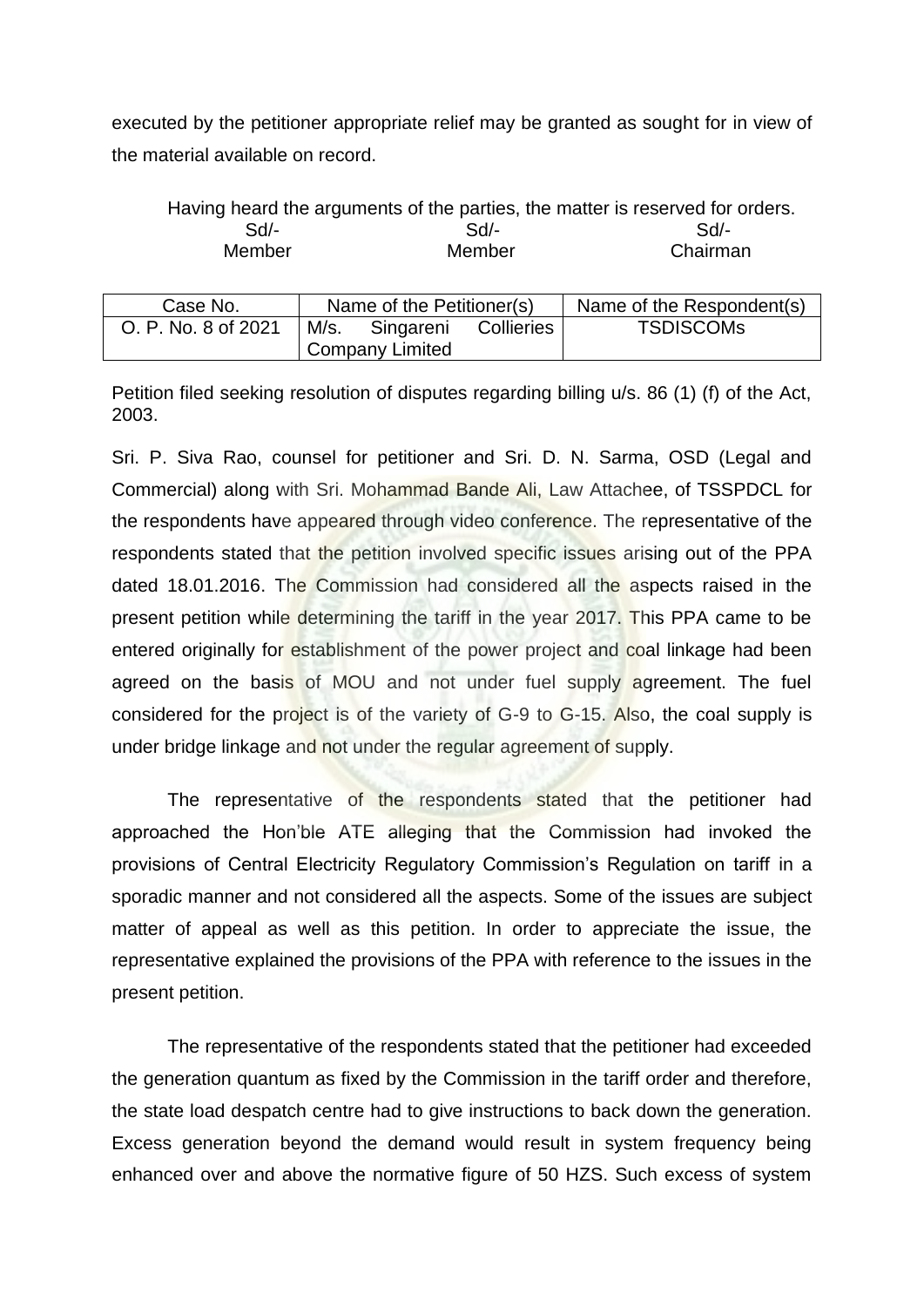frequency would involve and result in unscheduled interchange charges on the DISCOMs. Excess generation over and above the demand would cause system losses and it may result in tripping of the grid. As regards UI charges, he has referred to a judgment of the Hon'ble Supreme Court rendered in the matter of the then Central Power Distribution Company of Andhra Pradesh, which had explained the concept of UI charges and its importance. Several times, the SLDC had to back down other units in view of excess generation by the petitioner. It had also issued notice regarding the excess generation done by the petitioner. In this context, section 33 of the Act, 2003 provides for functions of the SLDC, wherein it is allowed to levy penalty for violating the directions of the SLDC. The amount leviable is only Rs. 5.0 lakhs only. However, the DISCOMs would be burdened with additional expenditure of Rs. 30 Crores, as they have to pay the fixed charges and also incentives over and above normative PLF.

The representative of the respondents stated that the SLDC has specific functions assigned to it under section 32 of the Act, 2003. The Hon'ble ATE also considered the issues of SLDC regarding unscheduled interchange and the necessity to maintain the system frequency. The petitioner ought to have limited the generation to the extent of tariff order as ordered by the Commission. However, it has taken the generation figures as approved in the ARR of DISCOMs. The ARR of the DISCOMs is only a tentative estimation of the requirement of power and cannot be the basis for generation by the petitioner. The petitioner can only generate according to its tariff order.

The representative of the respondents stated that the water charges claimed by the petitioner is in excess of the tariff order. In fact, the Commission had allowed excess amount more than what has been spent by the petitioner towards this head as could be seen from the true up petition and the original tariff order. The said charges are part of the O and M expenses and have to be spent in accordance with the approval of the Commission in the tariff order of the petitioner. The true up petition clearly demonstrates that this claim now made is contrary to the factual position. The respondents are not required to consider payment of any amount over and above the tariff order as modified in the true up petition of the petitioner.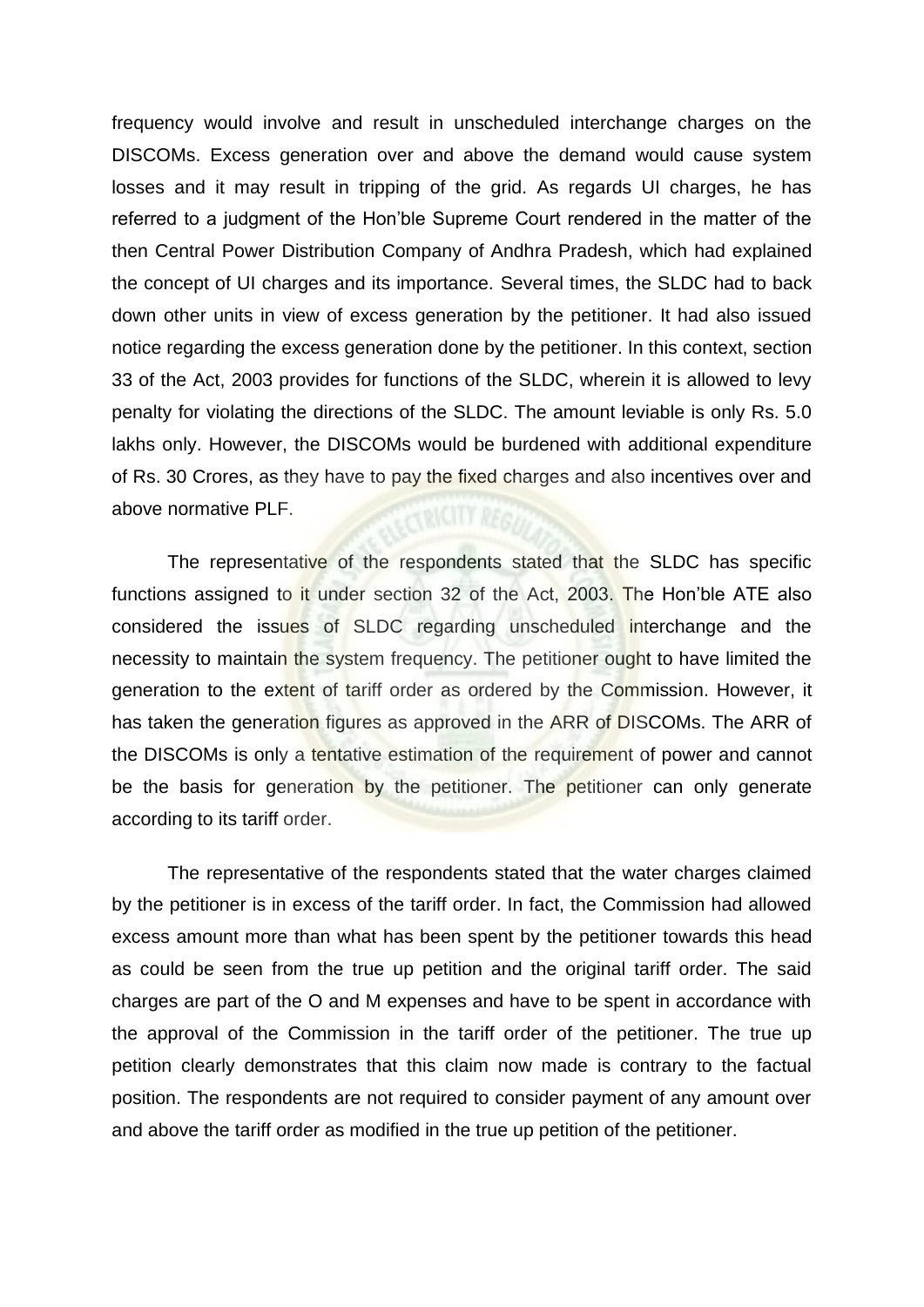The representative of the respondents referred to the provisions in section 70 of the Indian Contract Act and the connected judgments rendered by the Hon'ble Supreme Court. It is his case that no one can have gratuitous benefit according to the said provision. The petitioner originally relied on the said provision, but has rescinded such contention in his reply. It is stated that the provisions of the PPA become subservient to regulation and the provisions of regulation are subservient to Act, 2003. As such, the inconsistent provisions in the PPA to the regulation have to be inline with the regulation. In the instant case, the petitioner cannot claim any amounts on the basis of the provisions of the PPA, as the same have to be read in conjunction with the regulation subsisting at the relevant time.

The representative of the respondents explained about the high frequency by placing the provisions of code of interface as notified by the combined APERC as also the grid code as notified by the Commission including the latest regulation on deviation settlement. It is his case that deviation from the scheduled generation is permissible but violation of the order passed by the Commission is impermissible. The petitioner has also attracted the CAG paragraph on the fuel aspect and other charges.

The representative of the respondents stated that the Commission may consider refusing any relief as claimed by the petitioner as the same are contrary to the regulations of the Commission and orders passed thereof.

The counsel for the petitioner sought time to make submissions in reply and sought for an early date. Accordingly, the matter is adjourned.

|        |                 | Call on 09.08.2021 at 11.30 AM. |        |                  |                           |     |
|--------|-----------------|---------------------------------|--------|------------------|---------------------------|-----|
| $Sd$ - |                 |                                 | $Sd$ - | Sd               |                           |     |
|        | Member          |                                 | Member |                  | Chairman                  |     |
|        |                 |                                 |        |                  |                           |     |
|        | Case No.        | Name of the Petitioner(s)       |        |                  | Name of the Respondent(s) |     |
|        | O. P. No. 59 of | <b>TSDISCOMS</b>                |        |                  | APGENCO, APTRANSCO        | - & |
|        | 2018            |                                 |        | <b>APDISCOMs</b> |                           |     |

Petition filed seeking certain directions to APGENCO and APDISCOMs

Sri. Mohammad Bande Ali, Law Attachee of TSSPDCL for the petitioners has appeared through video conference. There is no representation on behalf of the